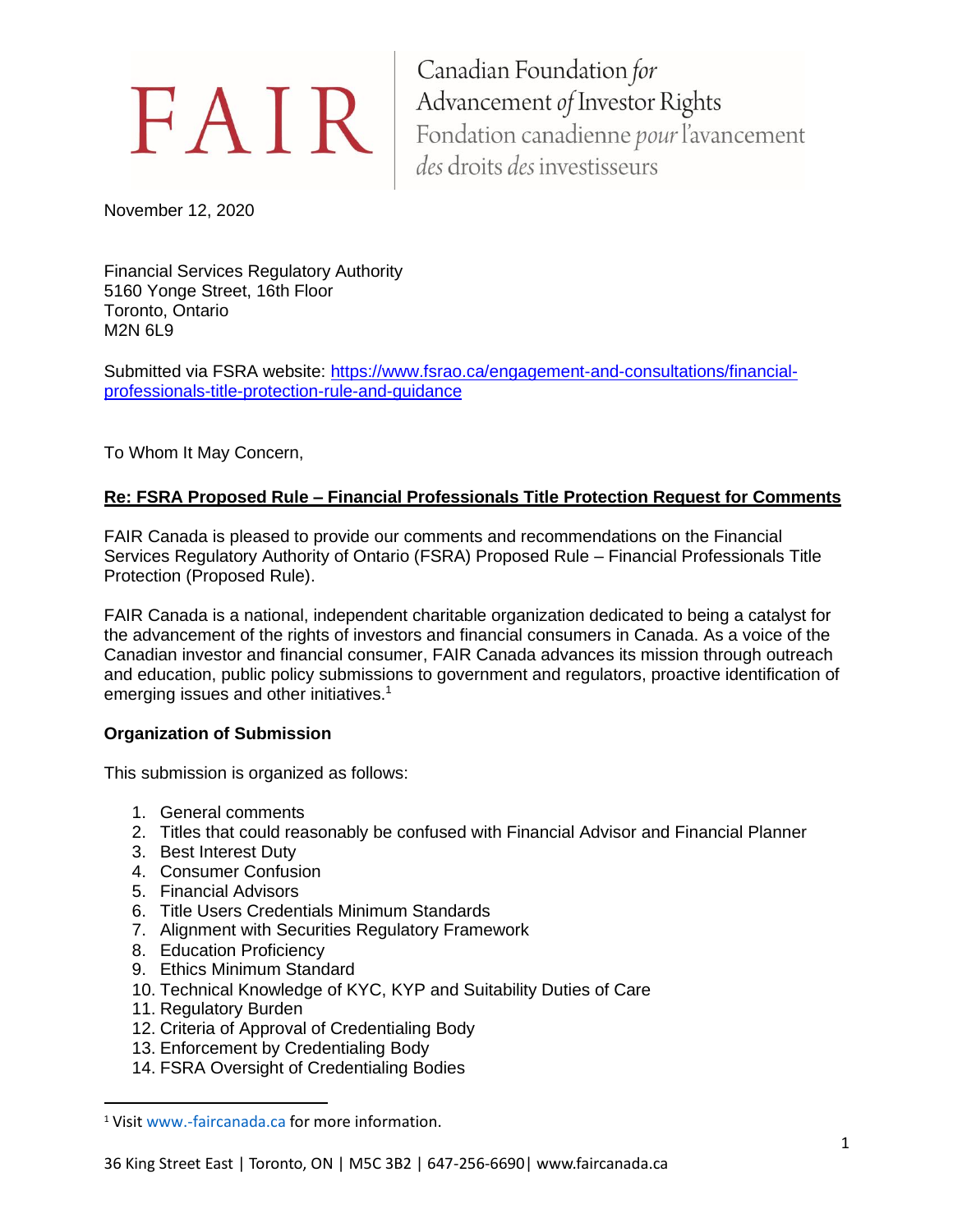

15. FSRA Enforcement

16. Transition Periods

Wherever possible we have provided specific recommendations and suggestions for consideration intended to address the concerns and issues we have highlighted in our comments.

# **General Comments**

FAIR Canada supports the policy objective to regulate persons using the titles Financial Planner and Financial Advisor in the financial services industry in Ontario. Meaningful professional title restrictions should ensure that business titles used reflect the ability of the financial services industry representative to provide competent, objective, professional services for consumers.

We reiterate the findings of the Final Report to the Minister of Finance (Ontario) of the Expert Committee to Consider Financial Advisory and Financial Planning Policy Alternatives (Expert Committee)<sup>2</sup> *~ the three most glaring contributors to harm are: the lack of specific, harmonized regulation of financial planning and financial advice; the confusing titles and credentials used by providers of financial planning and advisory services; and the lack of an explicit obligation to act in the client's best interest.*

The Financial Professionals Title Protection legislation introduced in 2019 and the Proposed Rule falls short of the policy recommendations by the Expert Committee. The limitations of the proposed title protection regulatory framework will leave a number of significant policy concerns unaddressed.

The Proposed Rule establishes minimum standards for approval criteria for individuals to be permitted to use the professional titles of Financial Planner or Financial Advisor. The Proposed Rule also establishes a regime for the standards that must be met by "approved credentialing bodies" permitted to grant and administer designations to use these titles.

Fundamentally, this initiative is about ensuring there is appropriate conduct and proficiency for those holding themselves out as Financial Planners and Financial Advisors. It will be critical for the FSRA to ensure only competent and qualified individuals who are required to follow best practices in market conduct are able to use the Financial Planner and Financial Advisor designations.

FAIR Canada recommends that the following issues should be squarely and transparently addressed by the FSRA to strengthen the Proposed Rule.

# **Titles that could reasonably be confused with Financial Advisor or Financial Planner**

The proposed regulatory framework of the Proposed Rule protects titles only. It does not address the regulation of individuals or firms who hold themselves out as providing financial planning or financial advisory services but use business titles other than "Financial Planner" or "Financial Advisor".

Given the wide use in the financial services industry of business titles using the word "advisor" (see Financial Advisor below), the narrow focus of the Proposed Rule will leave consumers unprotected and exposed to a continuing risk of lack of consistent proficiencies and professional

<sup>&</sup>lt;sup>2</sup> See: <u><https://www.fin.gov.on.ca/en/consultations/fpfa/fpfa-final-report.pdf></u>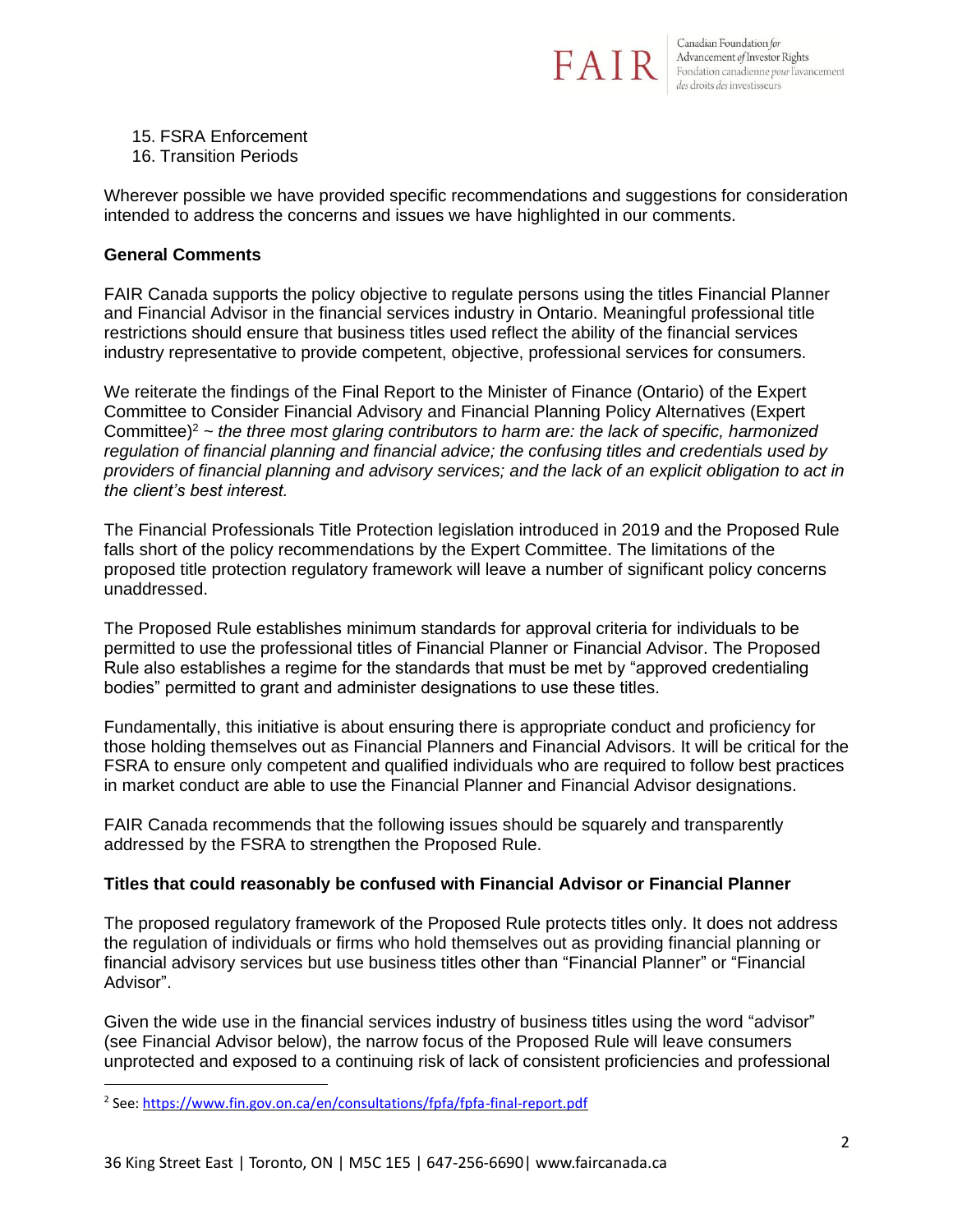

duties of care from these title user.

In order to address this issue, FAIR Canada urges the FSRA to widen the scope of the potential titles that are subject to this regulatory framework to include "an abbreviation of that title, an equivalent in another language, or a title that could reasonably be confused with the restricted title", which is consistent with the wording of the governing legislation, the Financial Professionals Title Protection Act.

## **Best Interest Duty**

The regulatory framework fails to incorporate a best interest duty of care owed to consumers by Financial Planners and Financial Advisors. The regulatory framework appears aimed more at protecting the credentialing bodies who will be authorized to grant use of the titles, Financial Planner and Financial Advisor, than on needed consumer protection.

FAIR Canada recommends there should be a minimum standard that a credentialed Financial Planner or Financial Advisor has a professional duty of care to act in the best interest of their client and is liable for damages suffered by a client for failure to comply with the minimum credentialing standards.

## **Consumer Confusion**

The FSRA states one of the purposes of the Proposed Rule is to reduce consumer confusion over title usage in Ontario's financial services marketplace. The FSRA regulatory approach of recognizing multiple credentialing bodies and reliance on those bodies to police the title users, introduces a significant additional degree of complexity and fragmentation into an already complicated regulatory system.

Consumers must be able to rely on the FSRA to establish and maintain a level playing field in the market by setting and enforcing the minimum credentialing standards and duties of care required for title users and credentialing bodies.

# **Financial Advisors**

The Proposed Rule would establish one or more credentialing bodies to certify, monitor conduct of and discipline persons using the title Financial Advisor.

Securities legislation regulates individuals in the business of providing advice regarding securities. Under securities legislation, these individuals are required to be registered as an "Adviser".

The FSRA notice states that the Proposed Rule is intended to run in parallel with the securities regulatory framework but provides no details on how these two regimes will work together without causing undue consumer confusion.

Someone registered as an Adviser under securities legislation owes a fiduciary duty of care to their clients. The FSRA regulatory framework does not impose a similar duty of care on individuals using the title Financial Advisor. Consumers are put at risk of significant differences in the duties of care and the legal obligations (including potential liability for damages suffered) of their financial service provider depending on whether they use the services of an Adviser or a Financial Advisor.

Moreover, Financial Advisor is a title used in the financial services industry by many individuals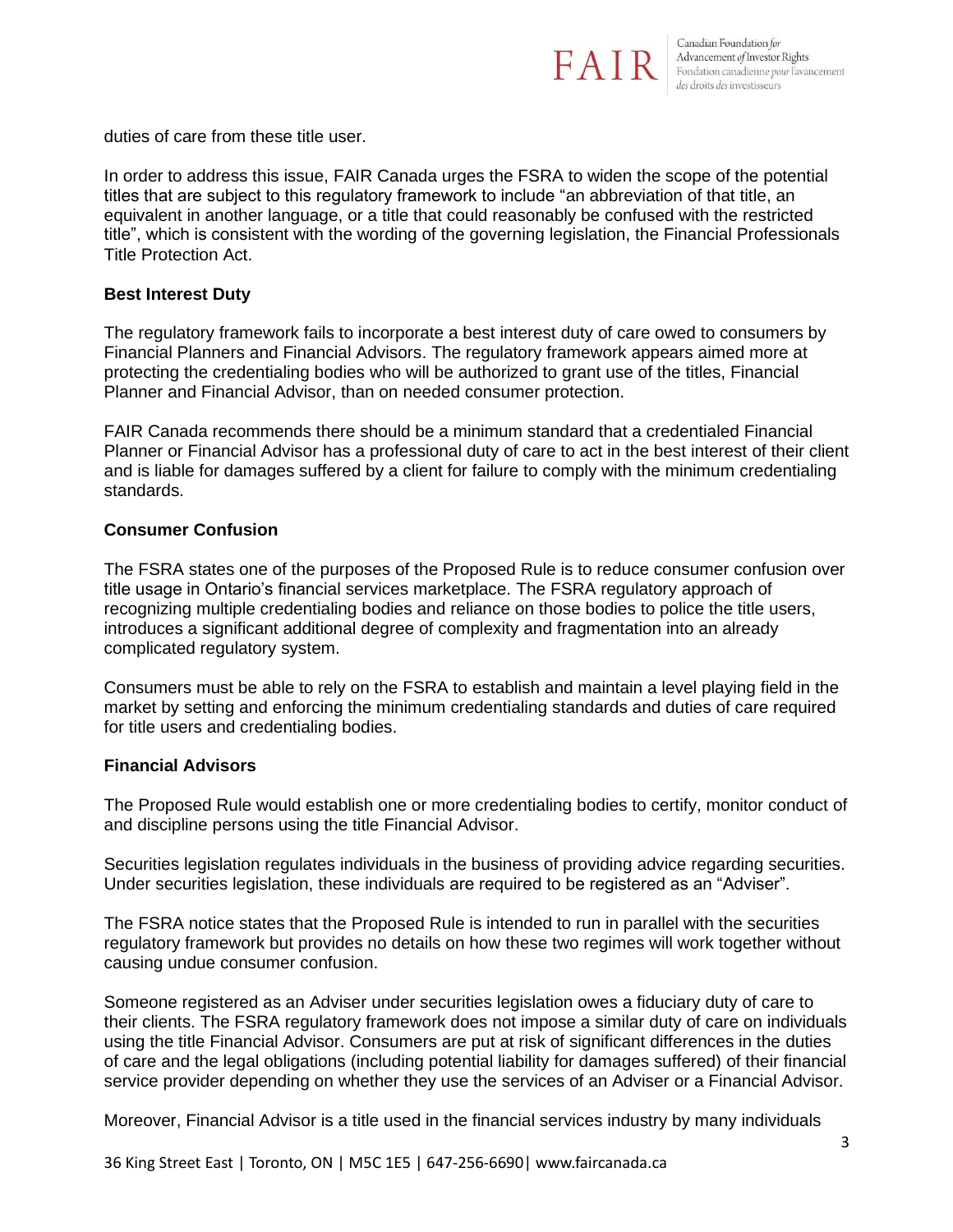

and financial services firms for their sales representatives. They are usually incentivized through their compensation or other performance measures to sell products and services to consumers. In most cases, they are not required to recommend products and services that are in the best interests of the consumer. These sales representatives have a more limited regulatory obligation to make suitable recommendations.

The FSRA notice also states there is no definition or understanding of the business activities of persons using the Financial Advisor title, and the title is used inconsistently by life insurance agents, securities dealer representatives, bank employees and others.

In the securities industry, securities dealer representatives are commonly permitted to hold themselves out to their clients and the general public using business titles such as "financial advisor", "securities advisor", "wealth management advisor", "investment advisor" or other similar business titles.

Business and compensation models in the financial services industry distort and frustrate the regulatory frameworks that are intended to provide consumer protections by establishing a system of minimum standards of proficiencies for individuals and firms holding themselves out as being competent to provide various types of financial services, and subject to legal and regulatory duties of care to consumers.

FAIR Canada recommends the FSRA align the duty of care of a Financial Advisor with an Adviser under securities legislation.

## **Title Users Credentials Minimum Standards**

The minimum standards for education and competency requirements as set out in the credentialing criteria in sections 5(1) and 6(1) of the Proposed Rule should be made more extensive and set the bar higher.

The standards are insufficiently detailed and rigorous to reassure consumers that the proficiency of individuals using Financial Planner and Financial Advisor titles have acquired technical knowledge, and observe professional codes of ethics and business conduct necessary to provide services that consumers can rely on and trust.

We recommend the FSRA review as a model the more detailed competency profile proposed by the Investment Industry Regulatory Organization (IIROC) in its consultation and request for public comments notice 20-0174 issued on 2020-08-18<sup>3</sup> applicable to individuals registered as dealer representatives under securities legislation, called registered representatives under IIROC rules.

The minimum standards for education and competency requirements for title users need to be set as high as possible. It is difficult to comment on them as drafted, as they are described in terms that are very high level and lacking in specific detail. We recommend the FSRA publish a more detailed description of the minimum standards for public comment.

# **Alignment with Securities Regulatory Framework**

We strongly urge the FSRA to align the proficiencies and the duties of care for Financial Planners

<sup>&</sup>lt;sup>3</sup> See: <u>[https://www.iiroc.ca/documents/2020/00155455-1cf6-487c-be85-70c563ce922f\\_en.pdf](https://www.iiroc.ca/documents/2020/00155455-1cf6-487c-be85-70c563ce922f_en.pdf)</u>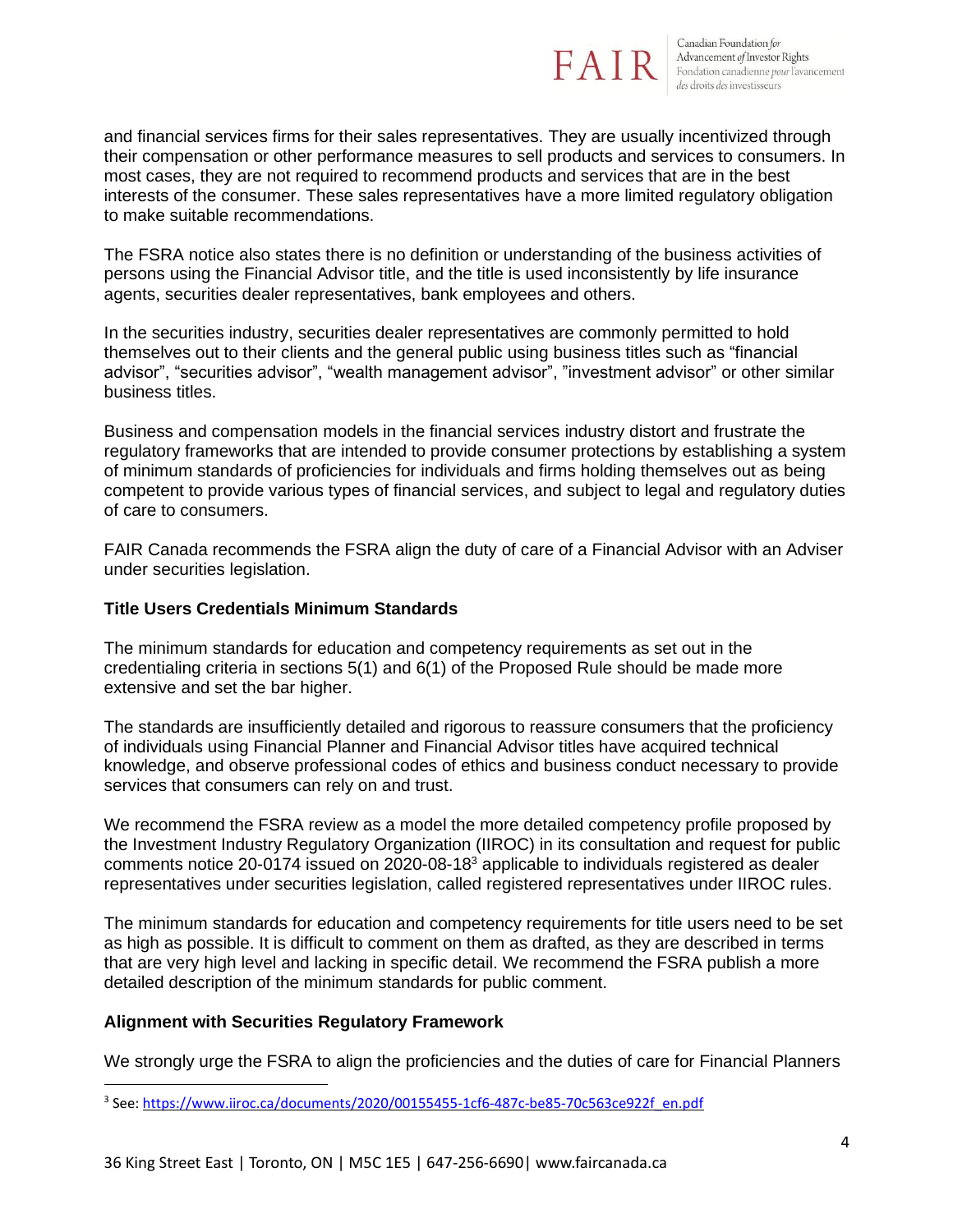

and Financial Advisors, with similar requirements imposed on providers of financial services under the securities legislation regulatory framework. In particular, we urge the FSRA to align the minimum standards by adopting the similar requirements applicable to securities registrants of the Canadian Securities Administrators (CSA) Client Focused Reforms for KYP, KYC, suitability and handling of conflicts of interest requirements. Consumers should not be exposed to persons providing similar financial services under the FSRA regime who are permitted to do so with less rigorous professional competencies and duties of care than a securities industry registrant.

## **Education Proficiency**

We are disappointed to find the minimum standards and competency profiles for credentialing criteria described in the FSRA notice and the Proposed Rule for Financial Planner and Financial Advisor title users, do not contain a specific minimum education requirement such as a university degree or high school diploma as is the case in other domestic and international jurisdictions. Rather there is a vague and unspecific reference to *"education requirements … that provide the technical knowledge, professional skills and competencies that would reasonably be expected of an individual providing financial planning … or financial advice"*.

Canada has lagged other leading jurisdictions in the area of education and proficiency standards for financial planners and financial advisors. We recommend that the FSRA impose a specific minimum education criteria that is as stringent as other domestic and international jurisdictions as part of the credential criteria under the Proposed Rule.

We urge you to reconsider the financial planner proficiency regime currently in place in Quebec in this regard. Quebec requires that anyone who provides financial planning services in the province must have a bachelor's degree from an accredited degree granting university. Education and proficiency requirements generally for financial planners and financial advisors should be raised by the Proposed Rule regulatory framework.

#### **Ethics Minimum Standard**

The credential criteria for title users should explicitly require a fulsome understanding of professional ethics that includes understanding how to manage conflicts by taking all reasonable steps to avoid them, and a professional obligation to resolve any conflicts of interest in the best interests of the client.

FAIR Canada recommends the FSRA adopt stringent requirements for credentialing bodies to impose professional codes of ethics for credentialed title users.

The real objective should be to protect consumers by ensuring the new regulatory framework provides high proficiency and ethical standards.

#### **Technical knowledge of KYC, KYP and Suitability Duties of Care**

The Financial Advisor competency profile described in the FSRA notice provides that technical knowledge for Financial Advisors is required in only one or more of the types of financial advice that a client might be given; tax planning, estate planning, investments, retirement, or insurance.

Given these specialized areas of potential technical competence in as little as one of these types of financial advice, FAIR Canada recommends the FSRA require that the credentialed title user be required to include a disclosure that accompanies their use of the Financial Advisor title that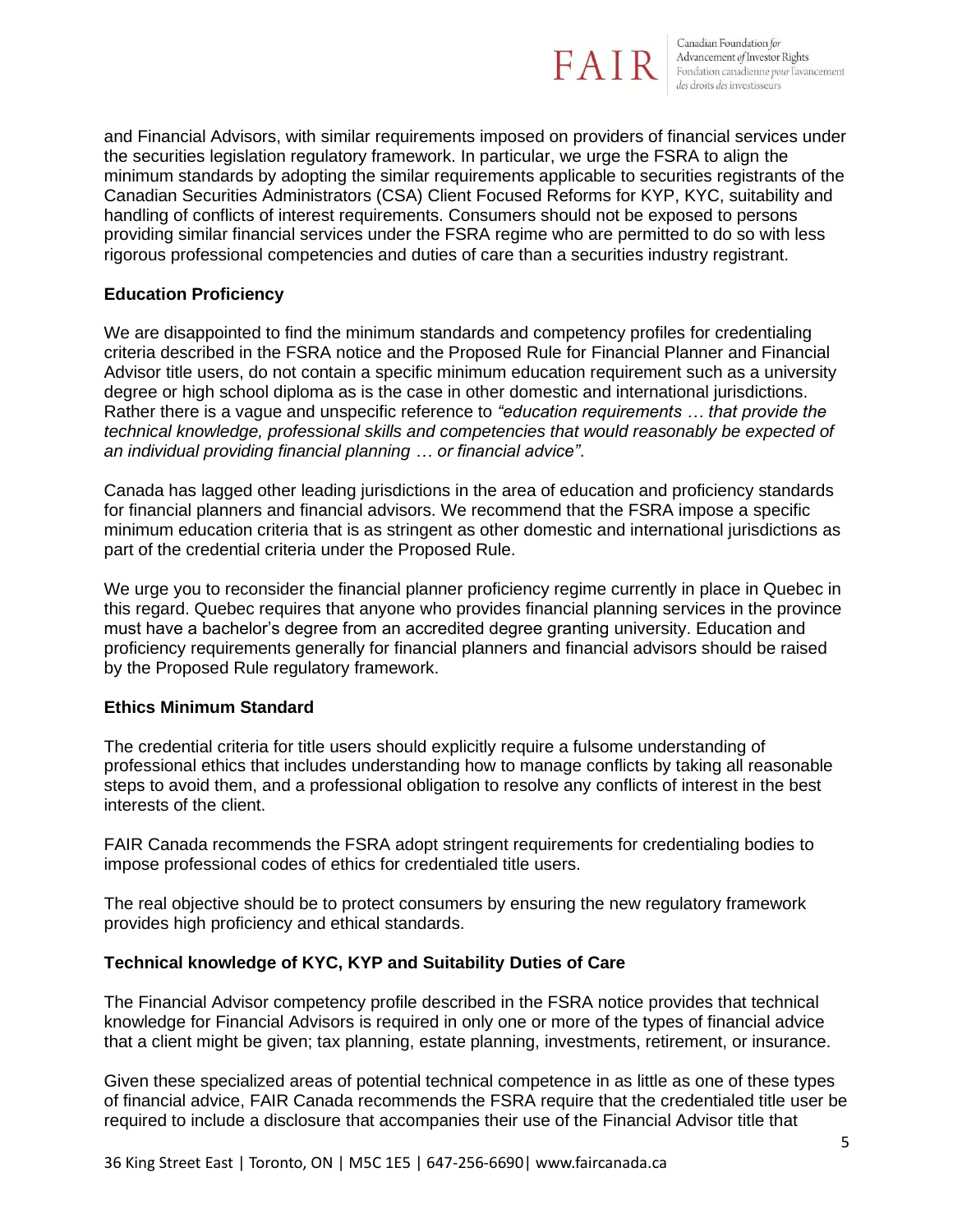

corresponds to the actual area of technical expertise. E.g. Financial Advisor (Investments), Financial Advisor (Tax Planning) or Financial Advisor (Insurance).

Consumers should be able to rely on the regulatory framework to ensure they are dealing with a Financial Advisor qualified to provide advice to the extent and limitation of their technical expertise.

The minimum standards for the client outcomes competencies; KYP, KYC, suitability obligations and conflicts of interest management in the Proposed Rule notice, do not reflect the more rigorous standards of conduct of the CSA Client Focused Reforms applicable to registrants under securities regulation. We recommend that the proficiency profile minimum standards of the proposed rule be aligned with the CSA Client Focused Reforms requirements applicable to securities industry registrants.

Financial consumers should not be underserved by the FSRA regulatory framework that imposes lower standards on individuals providing financial planning and financial advisory services but are not registered under securities regulation.

## **Regulatory Burden**

The FSRA's stated purposes of the Proposed Rule includes creating minimum standards for title usage, without creating unnecessary regulatory burden for title users by recognizing existing licensing and professional designation regimes administered by credentialing bodies. The FSRA notice focuses on industry stakeholder feedback cautioning against duplicative oversight and regulatory burden on the industry.

FAIR Canada submits that FSRA should prioritize consumer confusion and the potential for uneven standards of proficiencies, and supervision of conduct and activities of title users by the various credentialing bodies.

Prioritizing the interests of consumers over industry is consistent with the FSRA's statutory mandate to improve consumer confidence and reduce consumer confusion.

#### **Criteria for Approval of Credentialing Body**

The stated aim of the proposed FSRA framework is to ensure effective oversight of a credentialing program so that only individuals meeting the minimum standards of proficiency and conduct are able to obtain and maintain a credential to permit them to use a protected title.

The FSRA regulatory framework relies on credentialing bodies to administer the approval of individuals to use the protected titles, to oversee and monitor the business conduct of title users it has credentialed, to respond to and adjudicate complaints from the public and enforce discipline on title users who have engaged in misconduct or failed to maintain compliance with the requirements of being a title user.

FAIR Canada recommends the FSRA establish rigorous criteria for approval of credentialing bodies. Otherwise credentialing can quickly become a race to the bottom as individuals wishing to become title users seek the path of least resistance among the competing credentialing bodies.

The FSRA must ensure that the regulatory framework for Financial Planners and Financial Advisors establishes a system that the public can rely on to ensure that anyone holding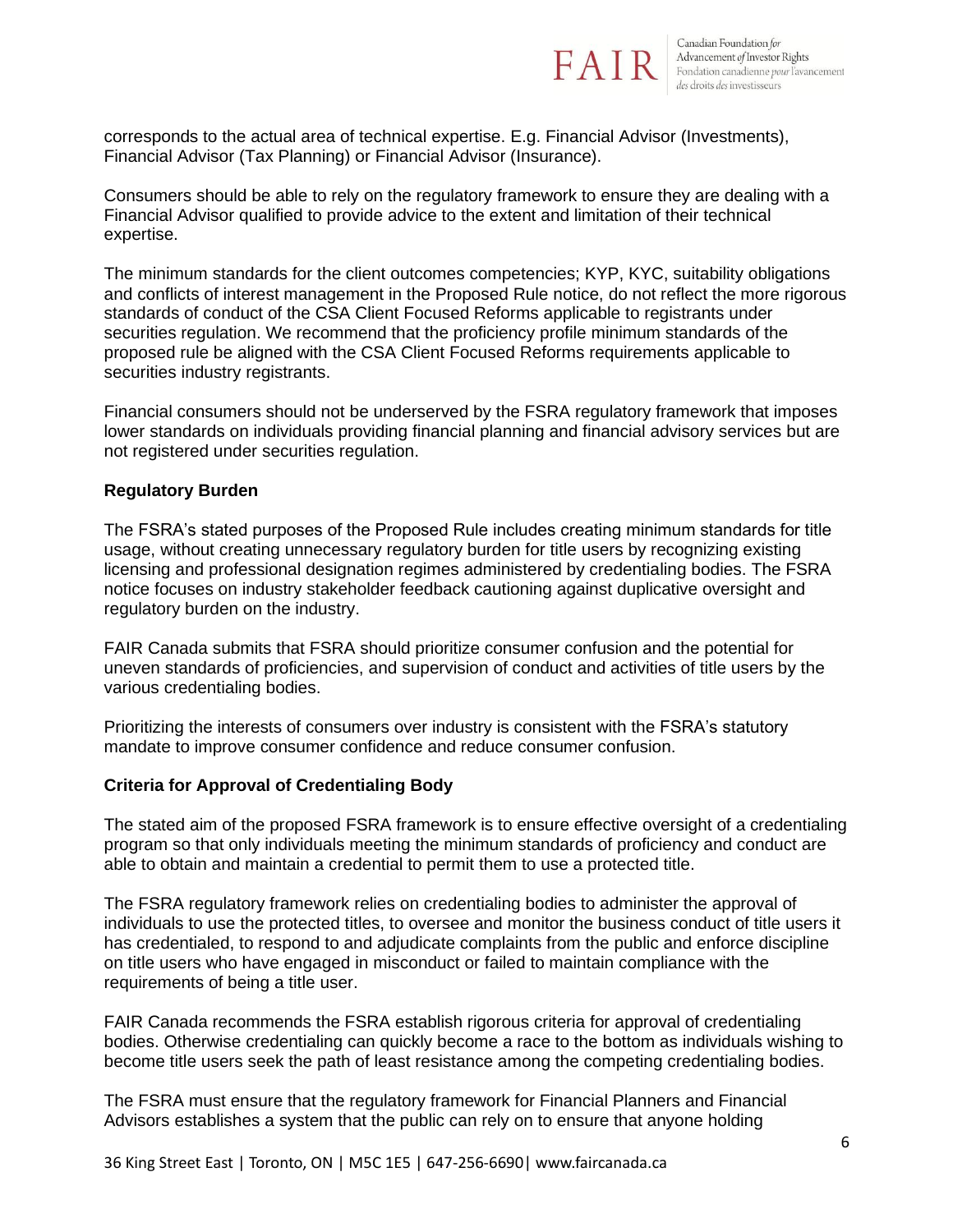

themselves out as a Financial Planner or Financial Advisor in Ontario is competent and conducts themselves in a professional and ethical manner. The regulatory framework must not leave fundamental gaps between the reasonable expectations of consumers and the requirements of the Proposed Rule.

The FSRA notice references the regime of international standard setting bodies for accrediting credentialing bodies, the International Organization for Standardization (ISO) and the National Commission for Certifying Agencies (NCCA). These organizations set standard minimum criteria for a credentialing body including governance, managing impartiality, safety and security of records and examination administration. FAIR Canada recommends the criteria for approval of credentialing bodies by FSRA should include a requirement to meet these international standards.

The FSRA notice states there are several existing organizations that currently provide designations for individuals using the titles Financial Planner or Financial Advisor. However, the only two organizations named by the FSRA in its notice are the securities industry self-regulatory organizations, the Investment Industry Regulatory Organization of Canada (IIROC) and the Mutual Fund Dealers Association of Canada (MFDA).

FAIR Canada has concerns about the ability of other title granting organizations to carry out the responsibilities of an approved credentialing body under the FSRA regulatory framework. Industry trade associations and lobby groups are inherently conflicted in their ability to regulate the use of the titles and act in the public interest. Trade associations and industry lobby groups are by design intended to promote the interests of their industry members, not to protect consumers. We do not believe it would be in the public interest to delegate the regulatory responsibilities of an approved credentialing body to such organizations.

# **Enforcement by Credentialing Body**

The Proposed Rule framework delegates to the credentialing bodies the responsibility to police the conduct of credentialed title users. We are concerned with credentialing bodies having the resources and systems in place to effectively monitor and enforce compliance with its standards.

The capacity and commitment of a credentialing body to supervise the conduct of title users, respond to consumer complaints, conduct investigation and carry out discipline proceedings in a credible, timely and robust manner that protects the public interest must be assessed by the FSRA and be included in the criteria for approval of a credentialing body.

FSRA oversight of credentialing bodies must include an effective program to monitor and assess the performance of approved credentialing bodies, to ensure that they enforce the minimum standards in a manner consistent with the public interest and consumer protection.

Title users must be held accountable when they fail to meet the minimum standards for holding the title. This requires ongoing supervision and oversight of title users by the credentialing body and of the credentialing body by the FSRA.

The FSRA notice acknowledges that certain credentialing bodies that currently provide Financial Planner or Financial Advisor designations do not conduct oversight of title users in a manner as robust as securities industry self-regulatory organizations such as IIROC and MFDA.

To the extent that credentialing bodies are relied upon by the FSRA to monitor appropriate conduct and enforce standards akin to reliance on self-regulatory organizations (IIROC and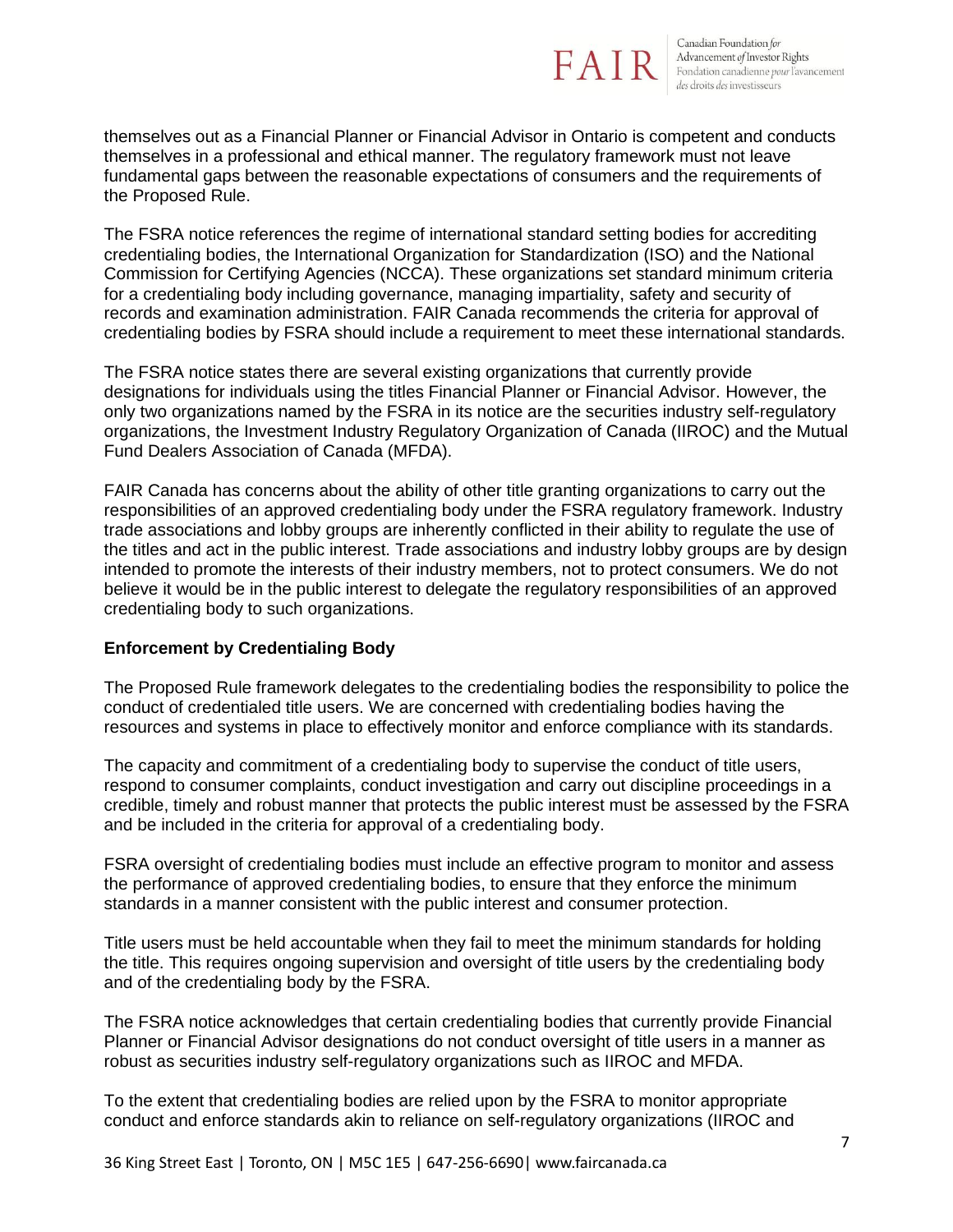

MFDA) by the OSC, they will need to have strong enforcement capabilities and practices to ensure the public is protected.

# **FSRA Oversight of Credentialing Bodies**

The Proposed Rule notice states that consumer confidence will be addressed by the FSRA oversight of the credentialing bodies.

There are insufficient details provided of the FSRA oversight processes that explain how the FSRA oversight will be conducted. The notice states simply the FSRA will develop a monitoring and supervision plan. FSRA oversight is fundamentally important.

In the absence of disclosing the specifics for the FSRA oversight monitoring and supervision plan, it is impossible to determine if there are gaps in the regulatory framework of the Proposed Rule. The FSRA should consider the CSA oversight processes for self-regulatory organizations as a comparable.

FAIR Canada recommends FSRA disclose in sufficient detail to provide assurance to the public, the manner in which it intends to conduct oversight of the credentialing bodies for further public comment.

By creating a framework that relies upon the FSRA approval and oversight of third party credentialing bodies, there is a real danger of legitimizing the status quo rather than addressing the significant harms to consumers that have been acknowledged and are well documented in the Final Report of the Expert Committee To Consider Financial Advisory and Financial Planning Policy Alternatives<sup>4</sup>.

Consumers will rely on the FSRA imprimatur of the credentialing body and the title user and assume it is safe to trust these title users. Therefore, the standards for credentialing bodies and the FSRA's oversight need to be established as carefully as possible.

# **FSRA Enforcement**

The FSRA notice states the FSRA may take enforcement action against individuals who use Financial Planner and Financial Advisor titles without having been credentialed by an FSRA approved credentialing body. The FSRA notice states that any title users who fail to comply with the Proposed Rule will be subject to FSRA enforcement action.The FSRA anticipates this will be based solely on complaints. The FSRA Guidance states that the FSRA CEO may revoke a credentialing body's approval if it is not in compliance with the terms and conditions of approval.

To the extent that FSRA enforcement action is based on consumer complaints or complaints from the financial services industry, there needs to be an effective, ongoing public education program to inform consumers that the use of the Financial Planner and Financial Advisor titles is restricted by law in Ontario and that anyone using the title without approval from an FSRA approved credentialing body is in violation and has not established that they meet minimum standards required to use those titles. Consumers should be informed of where and how to report any suspected violations.

# **Transition Periods**

4 Ibid